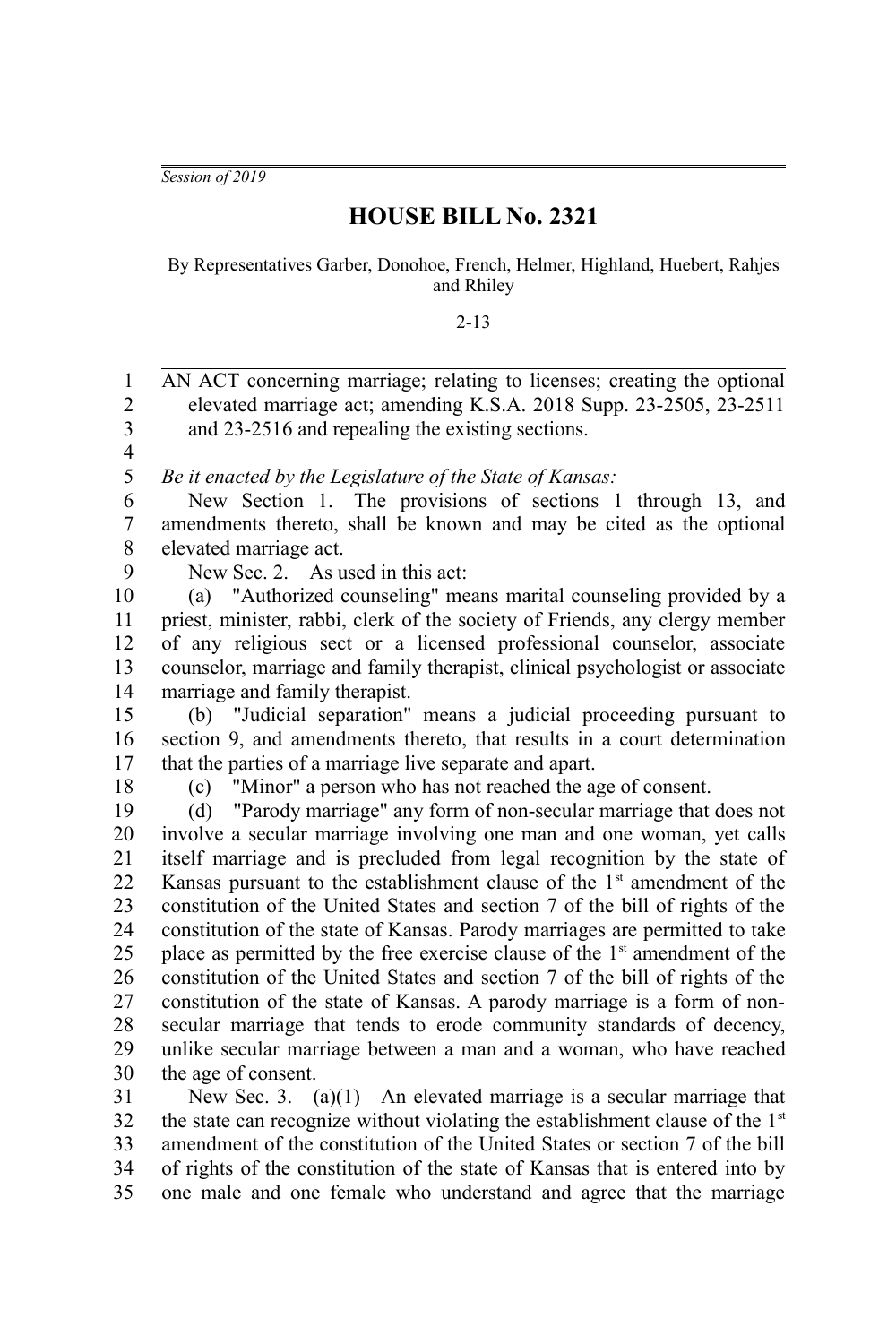between them is a lifelong covenant relationship and who intentionally agree to being subjected to higher standards of commitment at the outset of their marriage as a matter of mutual consent. 1 2 3

(2) Parties to a marriage with heightened standards of commitment shall have received authorized counseling emphasizing the nature, purposes and responsibilities of marriage. 4 5 6

(3) Only when there has been a complete and total breach of the marital commitment may a party seek a declaration that the marriage is no longer legally recognized. 7 8 9

 $(b)$  (1) A man and woman may enter into a marriage with heightened standards of commitment by declaring their intent to do so on their application for a marriage license, as otherwise required under this act, and executing a declaration of intent to enter into an elevated marriage as provided in section 4, and amendments thereto. 10 11 12 13 14

(2) The application for a marriage license and the declaration of intent shall be filed with the official who issues the marriage license. 15 16

New Sec. 4. (a) A declaration of intent to enter into an elevated marriage shall contain all of the following: 17 18

19

(1) A recitation signed by both parties to the following effect:

20

"AN ELEVATED MARRIAGE

We do solemnly declare that marriage is a commitment between a man and a woman who agree to live together as husband and wife for so long as they both may live. We have chosen each other carefully and disclosed to one another everything which could adversely affect the decision to enter into this marriage. We have received authorized counseling on the nature, purposes, and responsibilities of marriage. We have read the optional elevated marriage act, and we understand that a marriage is intended to be for life, for better or worse, richer or poorer, in sickness and in health. 21 22 23 24 25 26 27 28

If we experience marital difficulties, we commit ourselves to take all reasonable efforts to preserve our marriage, including marital counseling. With full knowledge of what this commitment means, we do hereby declare that our marriage will be bound by Kansas law on contract standards of marriage commitment and we promise to love, honor and care for one another as husband and wife for the rest of our lives." 29 30 31 32 33 34

Even if the parties relocate to another state, the parties agree that they will be subjected to the terms and conditions of a marriage with heightened standards of commitment as set forth by the optional elevated marriage act. 35 36 37 38

(2) (A) An affidavit by the parties that they have received authorized counseling which shall include a discussion of the seriousness of marriage, communication of the fact that a marriage is a commitment for life between a man and a woman, a discussion of the obligation to seek marital counseling in times of marital difficulties and a discussion of the exclusive 39 40 41 42 43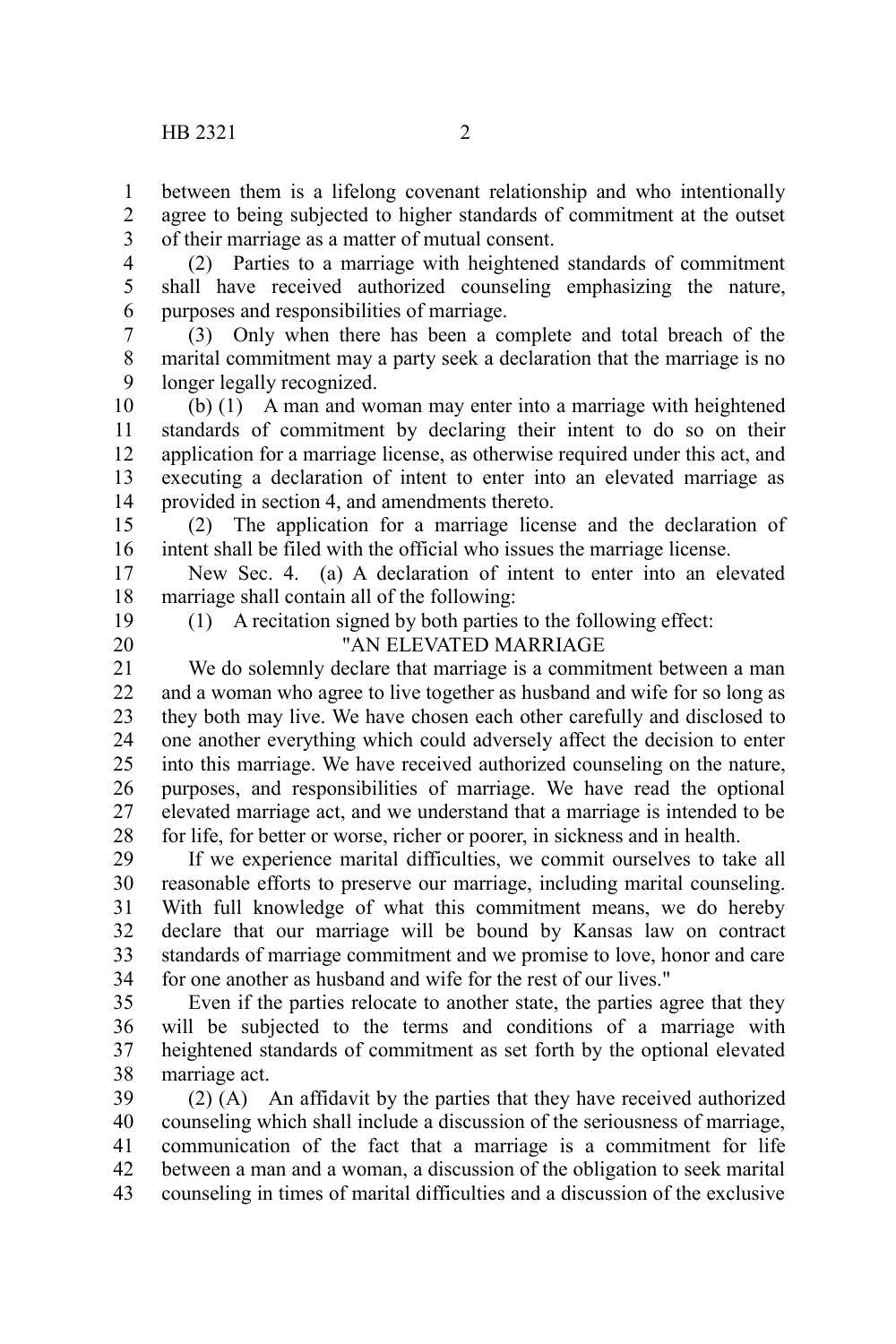grounds for legally terminating a marriage by divorce. 1

(B) An attestation, signed by the counselor and attached to or included in the parties' affidavit, confirming that the parties received authorized counseling as to the nature and purpose of the marriage and the grounds for termination thereof and an acknowledgment that the counselor provided to the parties the informational pamphlet developed and promulgated by the office of judicial administration pursuant to this act, which pamphlet provides a full explanation of the terms and conditions of a marriage. 2 3 4 5 6 7 8 9 10

(3) The signature of both parties witnessed by a notary.

(b) The recitation, affidavit and attestation shall be filed as provided in K.S.A. 23-2505, and amendments thereto. 11 12

New Sec. 5. The following is the suggested form of the affidavit that may be used by the parties, notary and counselor: 13 14

- State Of Kansas 15
- County Of 16

BE IT KNOWN THAT on this \_\_\_\_\_\_\_ day of 17

before me the undersigned notary, personally came and appeared: \_\_\_\_\_\_\_\_\_\_\_\_\_\_\_\_\_\_\_\_\_\_\_ and \_\_\_\_\_\_\_\_\_\_\_\_\_\_\_\_\_\_\_\_\_\_\_\_\_\_\_ who 18 19

after being duly sworn by me, a notary, deposed and stated that: 20

Affiants acknowledge that they have received premarital counseling from a priest, minister, rabbi, clerk of the religious society of Friends, any clergyman of any religious sect, or a professional marriage counselor, which marriage counseling included: 21 22 23 24

A discussion of the seriousness of marriage; communication of the fact that marriage is a commitment for life, for better or worse, for richer or poorer, in sickness and in health; the obligation of a marriage to take reasonable efforts to preserve the marriage commitment, if marital difficulties arise, transcending feelings, and that the affiants both read the pamphlet entitled, "The Optional Elevated Marriage Act" developed and promulgated by the office of judicial administration, that provides a full explanation of a marriage, including the obligation to seek marital counseling in times of marital difficulties and the exclusive grounds for legally terminating a marriage by divorce or divorce after a judgment of separation from bed or board. 25 26 27 28 29 30 31 32 33 34 35

| 36 |                                        |                              |
|----|----------------------------------------|------------------------------|
| 37 |                                        | (Name of prospective spouse) |
| 38 |                                        |                              |
| 39 |                                        | (Name of prospective spouse) |
| 40 | SUBSCRIBED AND SWORN TO BEFORE ME THIS | DAY                          |
| 41 | ΩF                                     |                              |
| 42 |                                        |                              |
| 43 |                                        | NOTARY PUBLIC                |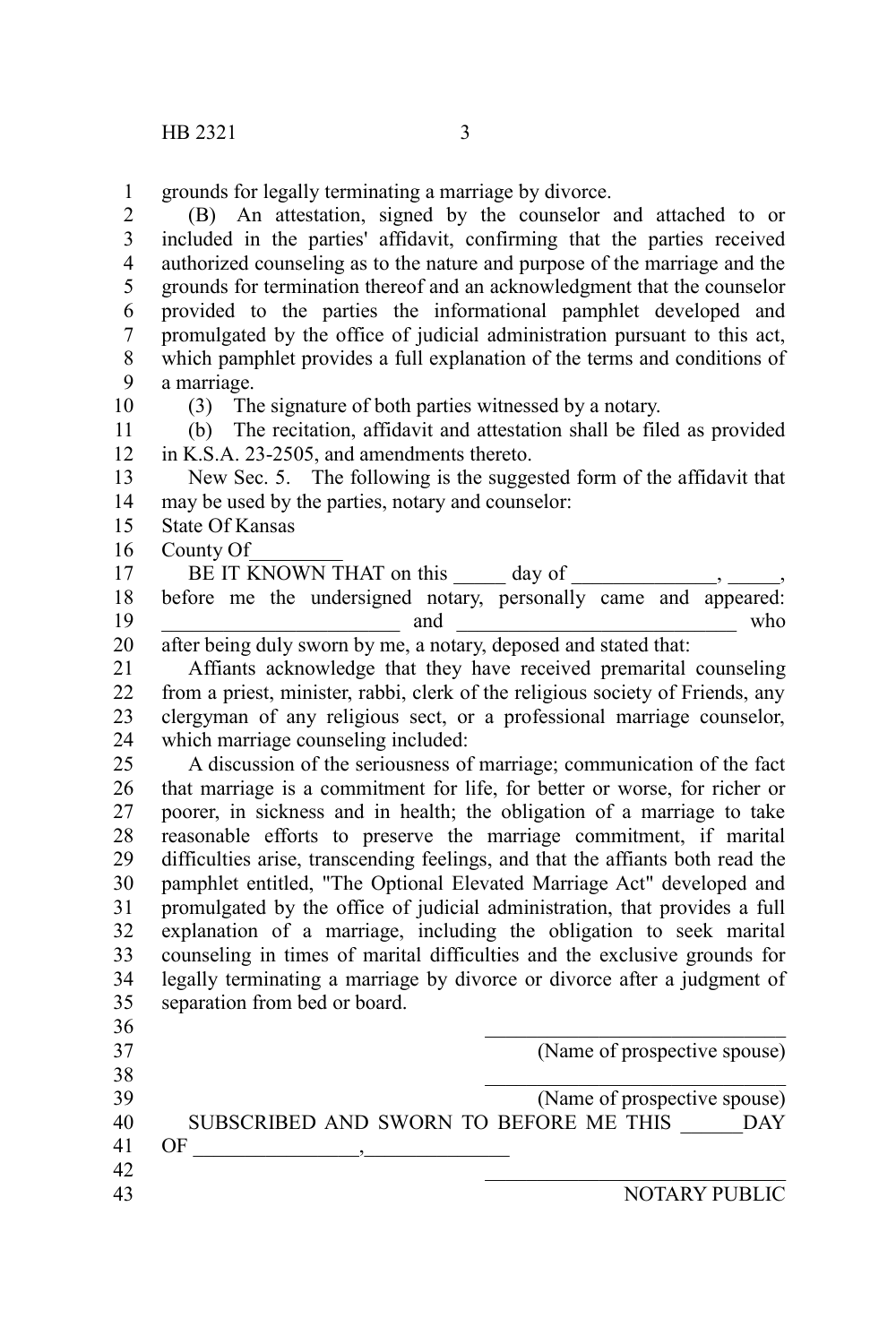## **ATTESTATION**

The undersigned attests that the affiants did receive counseling from me as to the nature and purpose of marriage, which included a discussion of the seriousness of marriage, communication of the fact that a marriage is for life, and the obligation of a marriage to take reasonable efforts to preserve the marriage if marital difficulties arise. 2 3 4 5 6

7 8

1

(Counselor)

New Sec. 6. An elevated marriage with mutually agreed upon higher standards of commitment shall be governed by all of the provisions of article 25 of chapter 23 of the Kansas Statutes Annotated, and amendments thereto, except as otherwise specifically provided in this act. 9 10 11 12

New Sec. 7. (a) On or after the effective date of this act, married couples, upon submission of a copy of their marriage certificate, which need not be certified, may execute a declaration of intent to designate their marriage as an elevated marriage to be governed by this act. 13 14 15 16

(b) This declaration of intent in the form and containing the contents required by subsection (c) must be filed with the officer who issues marriage licenses in the county in which the couple is domiciled. 17 18 19

(c) A declaration of intent to redesignate a marriage as an elevated marriage shall contain all of the following: 20 21

(1) A recitation by the parties as set out in section 4, and amendments thereto; 22 23

(2) (A) An affidavit by the parties as set out in section 5, and amendments thereto, that they have discussed their intent to designate their marriage as a marriage with heightened standards of commitment with an authorized counselor, which included a discussion of the obligation to seek marital counseling in times of marital difficulties and the exclusive grounds for legally terminating a marriage by divorce. 24 25 26 27 28 29

(B) An attestation, signed by the counselor and attached to the parties' affidavit, acknowledging that the counselor provided to the parties the information pamphlet developed and promulgated by the office of judicial administration pursuant to this act, which pamphlet provides a full explanation of the terms and conditions of an elevated marriage. 30 31 32 33 34

35

(C) The signature of both parties witnessed by a notary.

(d) The recitation, affidavit and attestation shall be filed as provided in K.S.A. 23-2505, and amendments thereto. 36 37

New Sec. 8. A court of competent jurisdiction in a divorce or separation proceeding retains the discretion to not recognize elevated marriage agreements in extraordinary circumstances only in cases where the man and woman were married and then elected to enter into an agreement with heightened standards of commitment. 38 39 40 41 42

New Sec. 9. (a) Notwithstanding any other law to the contrary and 43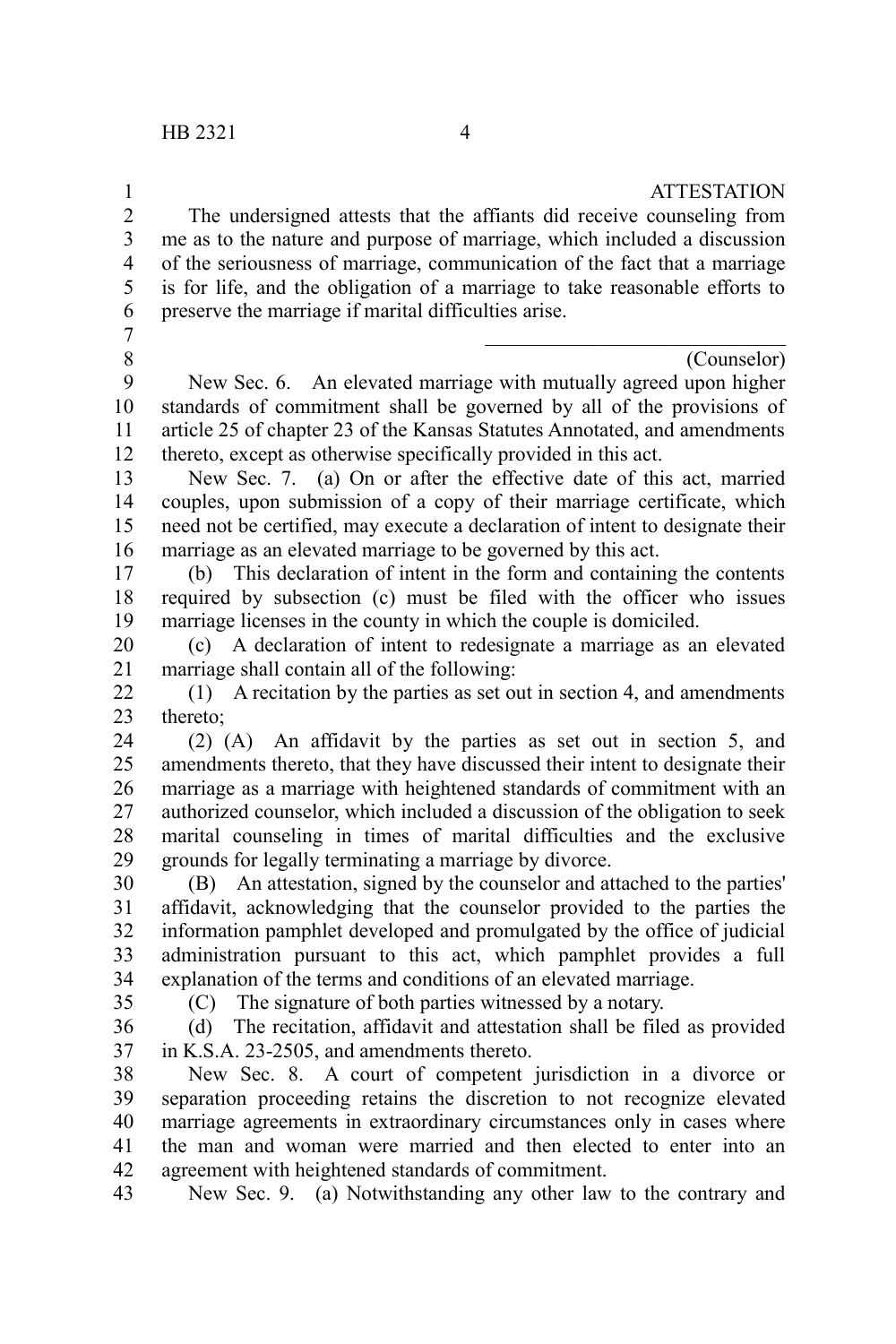subsequent to the parties obtaining authorized counseling, a spouse to a marriage with heightened standards of commitment may obtain a judgment of divorce only upon proof of any of the following: 1 2 3

4 5 (1) The other spouse has committed adultery;

(2) the other spouse has committed a felony or other infamous crime;

(3) the other spouse has physically or sexually abused the spouse seeking the divorce or a child of one of the spouses; 6 7

(4) the spouses have been living separately and apart, continuously, without reconciliation for a period of two years; or 8 9

(5) (A) the spouses have been living separately and apart, continuously, without reconciliation for a period of two years from the date the judgment of judicial separation was signed; or 10 11 12

(B) (i) if there is a minor child or children of the marriage, the spouses have been living separately and apart, continuously, without reconciliation for a period of two years and six months from the date the judgment of judicial separation was signed; or 13 14 15 16

(ii) if abuse of a child of the marriage or a child of one of the spouses is the basis for which the judgment of judicial separation was obtained, then a judgment of divorce may be obtained if the spouses have been living separately and apart, continuously, without reconciliation for a period of one year from the date the judgment of judicial separation was signed. 17 18 19 20 21 22

(b) Notwithstanding any other law to the contrary and subsequent to the parties obtaining authorized counseling, a spouse to a marriage with heightened standards of commitment may obtain a judgment of judicial separation only upon proof of any of the following: 23 24 25 26

27

(1) The other spouse has committed adultery;

(2) the other spouse has committed a felony and has been sentenced to death or imprisonment; 28 29

(3) the other spouse has physically or sexually abused the spouse seeking the legal separation or divorce or a child of one of the spouses; 30 31

(4) the spouses have been living separately and apart, continuously, without reconciliation for a period of two years; or 32 33

(5) the other spouse has been addicted to habitual drunkenness for one year, has been guilty of such cruel and barbarous treatment as to endanger the life of the other, or has offered such indignities to the person of the other as to render such person's condition intolerable. 34 35 36 37

New Sec. 10. Unless judicially separated, spouses in a contract marriage may sue each other as any spouse can in a marriage that is not subjected to heightened standards of commitment. 38 39 40

New Sec. 11. (a) Judicial separation in a marriage with heightened standards of commitment does not dissolve the bond of matrimony, since the separated husband and wife are not at liberty to marry again, but it puts 41 42 43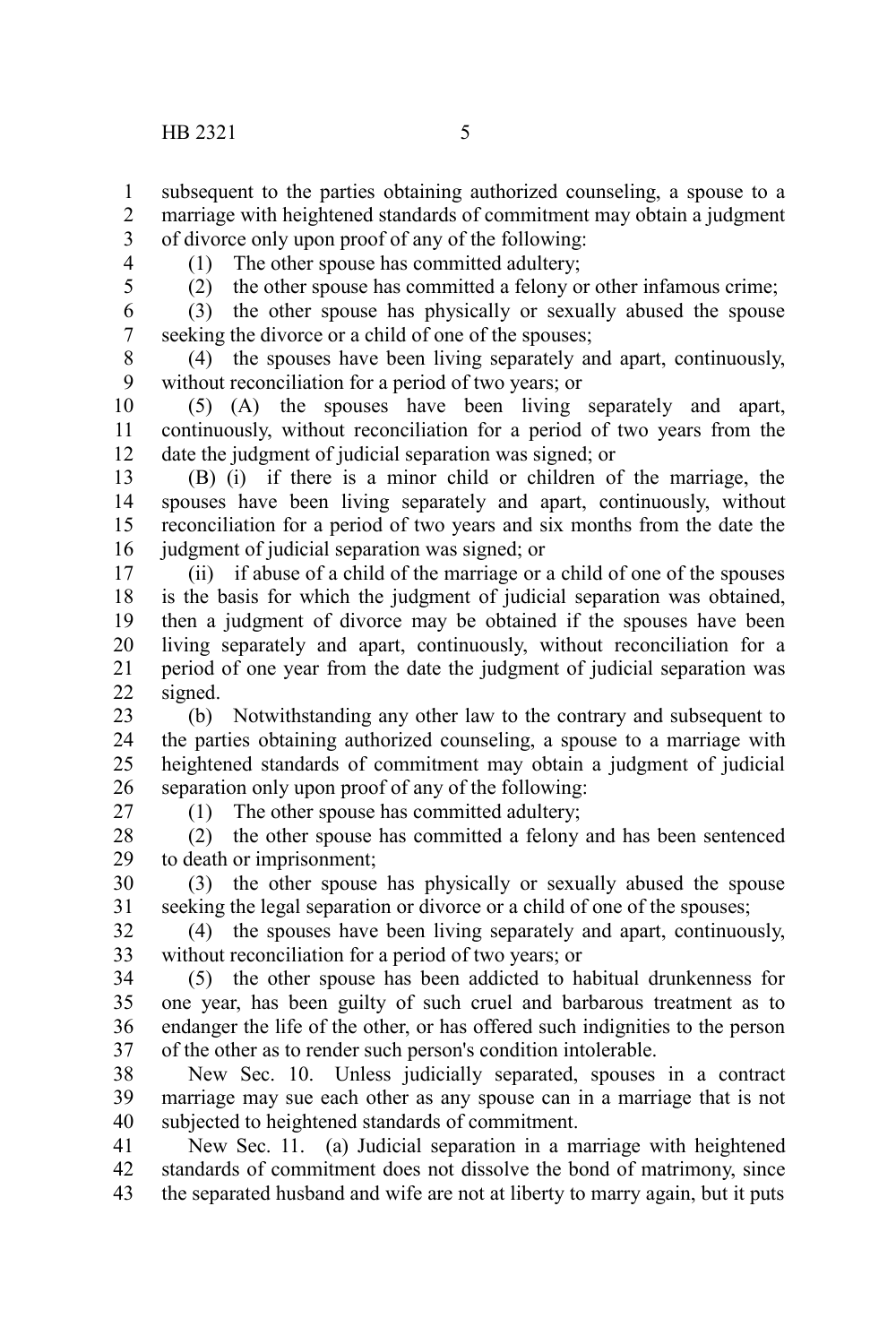an end to their conjugal cohabitation and to the common concerns that existed between them. 1  $\mathcal{L}$ 

(b) Spouses who are judicially separated in a marriage with heightened standards of commitment shall retain that status until either reconciliation or divorce. 3 4 5

New Sec. 12. (a) The office of judicial administration shall promulgate an informational pamphlet, entitled, "The Optional Elevated Marriage Act," which shall outline in sufficient detail the consequences of entering into a marriage with mutually agreed upon heightened standards of commitment. 6 7 8 9 10

(b) The informational pamphlet shall be made available to any counselor who provides authorized counseling as provided for by this act. 11 12

New Sec. 13. (a) Elevated marriages with heightened standards of commitment are only available to a man and woman who are or over the age of consent. Minors are not eligible to enter an elevated marriage until they reach the age of consent. 13 14 15 16

(b) Because the establishment clause of the  $1<sup>st</sup>$  amendment of the constitution of the United States and section 7 of the bill of rights of the constitution of the state of Kansas prohibits the state from recognizing, endorsing or respecting any non-secular form of marriage that does not involve a man and a woman, the individuals who enter any form of parody marriage as permitted by the free exercise clause of the  $1<sup>st</sup>$  amendment of the constitution of the United States and section 7 of the bill of rights of the constitution of the state of Kansas remain ineligible to enter into an elevated marriage. 17 18 19 20 21 22 23 24 25

Sec. 14. K.S.A. 2018 Supp. 23-2505 is hereby amended to read as follows: 23-2505. (a) The clerks of the district courts or judges thereof, when applied to for a marriage license by any person who is one of the parties to the proposed marriage and who is legally entitled to a marriage license, shall issue a marriage license in substance as follows: 26 27 28 29 30

31 32

## MARRIAGE LICENSE

(Name of place where office located, month, day and year.)

TO ANY PERSON authorized by law to perform the marriage ceremony, 33 34

- Greeting: 35
- You are hereby authorized to join in marriage A B of date of birth \_\_\_\_\_\_\_, and C D of \_\_\_\_\_\_\_\_\_\_\_\_, date of birth \_\_\_\_\_\_\_, (and name of parent or guardian consenting), and of this license, duly endorsed, you will make due return to this office immediately after performing the ceremony. 36 37 38 39 40 41
	- E F, (title of person issuing the license).

(b) No clerk or judge of the district court shall issue a marriage license before the third calendar day (Sunday, holidays, and days on which 42 43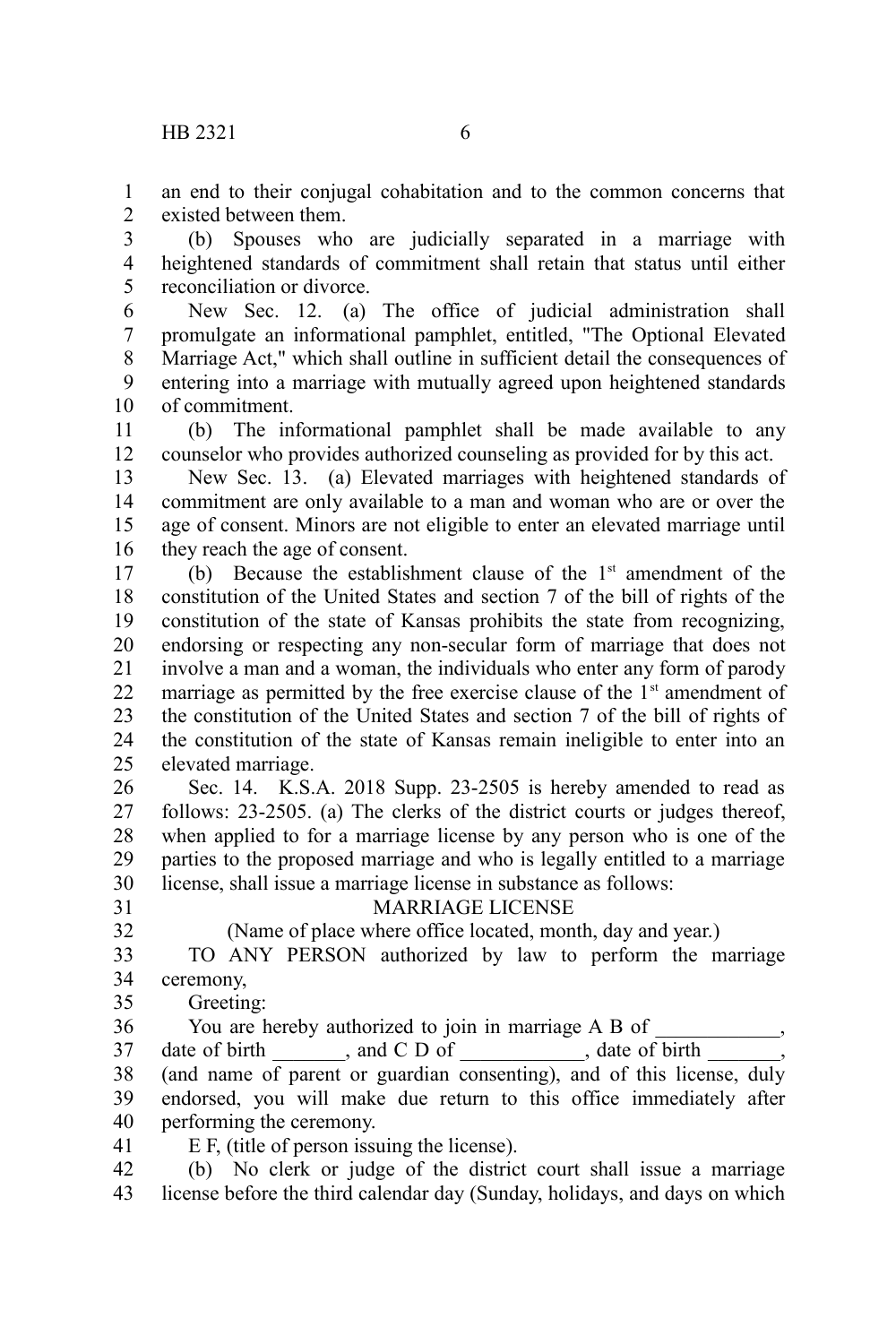the office of the clerk of the court is not accessible included) following the 1

date of the filing of the application therefor in such clerk's or judge's office except that in cases of emergency or extraordinary circumstances, a judge of the district court may upon proper showing being made, permit by order of the court the issuance of such marriage license without waiting three days. Each district court shall keep a record of all marriages resulting from licenses issued by the court, which record shall show the names of the persons who were married and the date of the marriage. 2 3 4 5 6 7 8

(c) No clerk or judge shall issue a license authorizing the marriage of any person: 9 10

(1) Under the age of 16 years, except that a judge of the district court may, after due investigation, give consent and issue the license authorizing the marriage of a person 15 years of age when the marriage is in the best interest of the person 15 years of age; or 11 12 13 14

(2) who is 16 or 17 years of age without the express consent of such person's father, mother or legal guardian and the consent of the judge unless consent of both the mother and father and any legal guardian or all then living parents and any legal guardian is given in which case the consent of the judge shall not be required. If not given in person at the time of the application, the consent shall be evidenced by a written certificate subscribed thereto and duly attested. Where the applicants or either of them are 16 or 17 years of age and their parents are dead and there is no legal guardian then a judge of the district court may after due investigation give consent and issue the license authorizing the marriage. 15 16 17 18 19 20 21 22 23 24

(d) The judge or clerk may issue a license upon the affidavit of the party personally appearing and applying therefor, to the effect that the parties to whom such license is to be issued are of lawful age, as required by this section, and the judge or clerk is hereby authorized to administer oaths for that purpose. 25 26 27 28 29

*(e) (1) If the parties intend to enter into an elevated marriage, the application for a marriage license shall also include the following statement completed by at least one of the two parties: "We (insert name of spouse) and (insert name of spouse) declare our intent to enter into an elevated marriage and, accordingly, have executed the attached declaration of intent.* 30 31 32 33 34 35

*(2) The application for a marriage license shall include the declaration of intent to enter into an elevated marriage as set forth in section 4, and amendments thereto.* 36 37 38

(e)*(f)* Every person swearing falsely in such affidavit shall be guilty of a misdemeanor and shall be punished by a fine not exceeding \$500. A clerk or judge of the district court shall state in every license the birth dates of the parties applying for the same, and if either or both are 16 or 17 years of age, the name of the father, mother, or guardian consenting to 39 40 41 42 43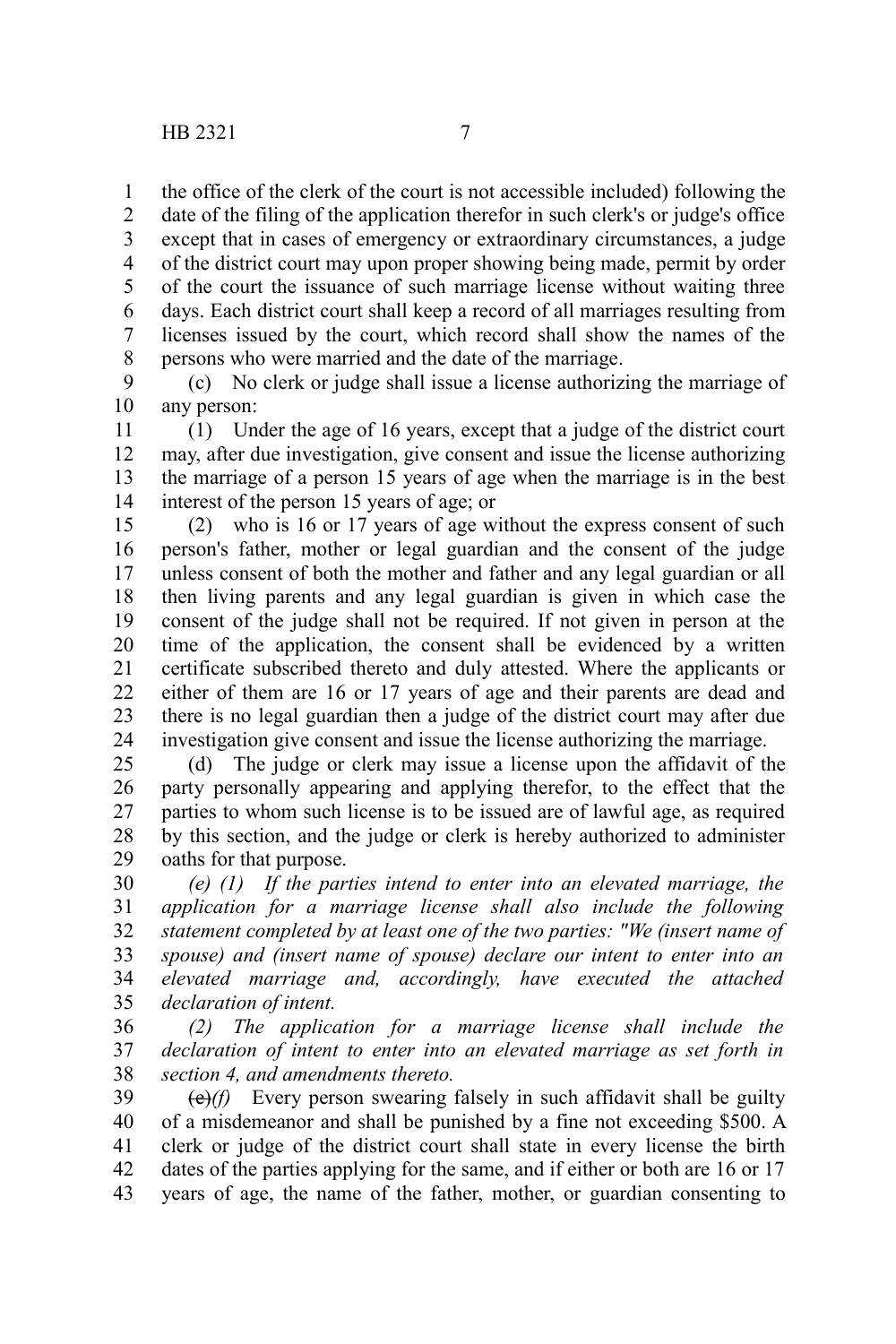such marriage. 1

 $(f(x))$  Every marriage license shall expire at the end of six months from the date of issuance if the marriage for which the license was issued does not take place within the six-month period of time. 2 3 4

Sec. 15. K.S.A. 2018 Supp. 23-2511 is hereby amended to read as follows: 23-2511. *(a)* Every person who performs a marriage ceremony under the provisions of this act shall endorse the person's certificate of the marriage on the license, give the duplicate copy of the license to the parties to the marriage and return the license, within 10 days after the marriage, to the judge or clerk of the district court who issued it. Not later than the third day of the following month, the judge or clerk shall submit the information from the license to the vital statistics integrated information system maintained by the secretary of health and environment, or by other means as designated by the secretary and the judicial administrator. 5 6 7 8 9 10 11 12 13 14 15

*(b) On the face of the certificate shall appear the certification to the fact of marriage, including, if applicable, a designation that the parties entered into a marriage with expectations of heightened commitment, signed by the parties to the marriage and the witnesses, and the signature and title of the officiant.* 16 17 18 19 20

Sec. 16. K.S.A. 2018 Supp. 23-2516 is hereby amended to read as follows: 23-2516. (a) All marriages solemnized among the society called Friends, or Quakers, in the form previously practiced and in use in their meetings shall be good and valid and shall not be construed as affected by any of the foregoing provisions of this act. All marriages previously solemnized in this state by that society, in accordance with its forms and usage, are hereby declared legal and valid. 21 22 23 24 25 26 27

(b) A local spiritual assembly of the Baha'is or representative members of that assembly, according to the usage of their religious community, as defined in the declaration of trust and bylaws of the national spiritual assembly of the Baha'is of the United States and bylaws of a local spiritual assembly may perform and witness the marriage ceremony in this state and certify on the back of the license the facts of the marriage and its date. 28 29 30 31 32 33 34

*(c) It shall be lawful for religious societies who reject formal ceremonies to join together in marriage a man and a woman who are members of the society, according to the forms, customs, or rites of the society to which they belong, with the exception that if the parties enter into a legally recognized marriage with heightened standards of commitment, the requirements set forth in the optional elevated marriage act, section 1 et seq., and amendments thereto, shall be complied with.* 35 36 37 38 39 40 41

 $\left(\frac{e}{e}\right)(d)$  Any marriage ceremony performed prior to the effective date of this act and certified by any person who had been issued a certificate of 42 43